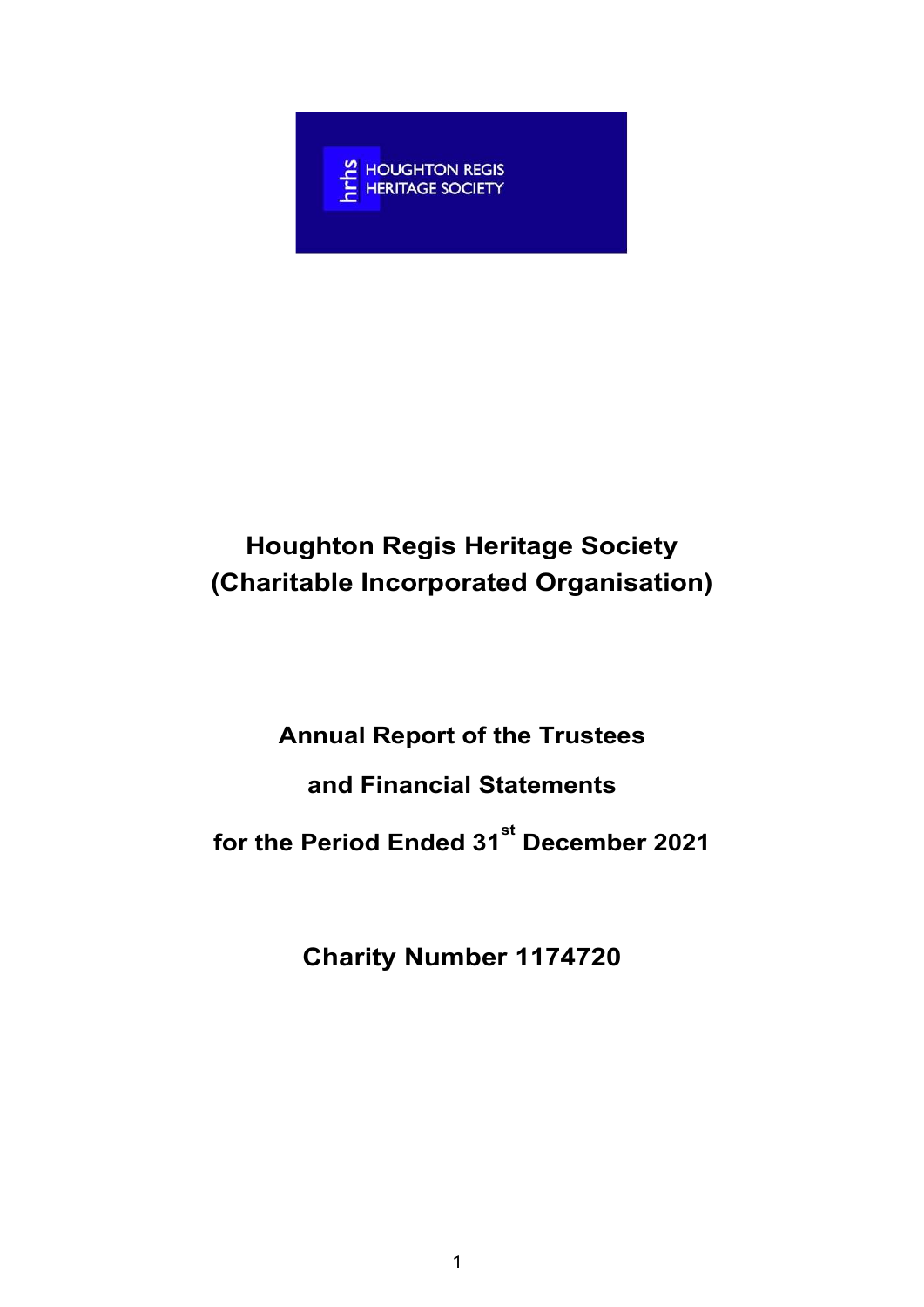### Trustees Report for the period to December 31 $^{\rm st}$  2021  $\,$

| <b>Charity Name</b>                                                                                                                                                                      | <b>Houghton Regis Heritage Society</b>                                                    |                                                                                                                                                                                                            |  |  |
|------------------------------------------------------------------------------------------------------------------------------------------------------------------------------------------|-------------------------------------------------------------------------------------------|------------------------------------------------------------------------------------------------------------------------------------------------------------------------------------------------------------|--|--|
| <b>Charity Number</b>                                                                                                                                                                    | 1174720                                                                                   |                                                                                                                                                                                                            |  |  |
| <b>Registered Office</b>                                                                                                                                                                 | C/O Houghton Regis Town Council<br><b>Peel Street</b><br><b>Houghton Regis</b><br>LU5 5EY |                                                                                                                                                                                                            |  |  |
| <b>Trustees</b><br>David Hill<br>Roger Turner<br>Dudley Smy<br><b>Janet Smy</b><br><b>Tracey McMahon</b><br>Joanna Hillyard<br>Allan Grubb<br><b>Susan Thorne</b><br>Catherine Agagnoglu | <b>Office Held</b><br>Chair<br>Treasurer<br>Secretary                                     | <b>Term of Office Ends</b><br><b>June 2024</b><br><b>June 2022</b><br><b>June 2023</b><br><b>June 2023</b><br><b>June 2024</b><br>Resigned March 2020<br><b>June 2023</b><br><b>June 2023</b><br>June 2023 |  |  |
| <b>Bankers</b>                                                                                                                                                                           | Nat West, Dunstable                                                                       |                                                                                                                                                                                                            |  |  |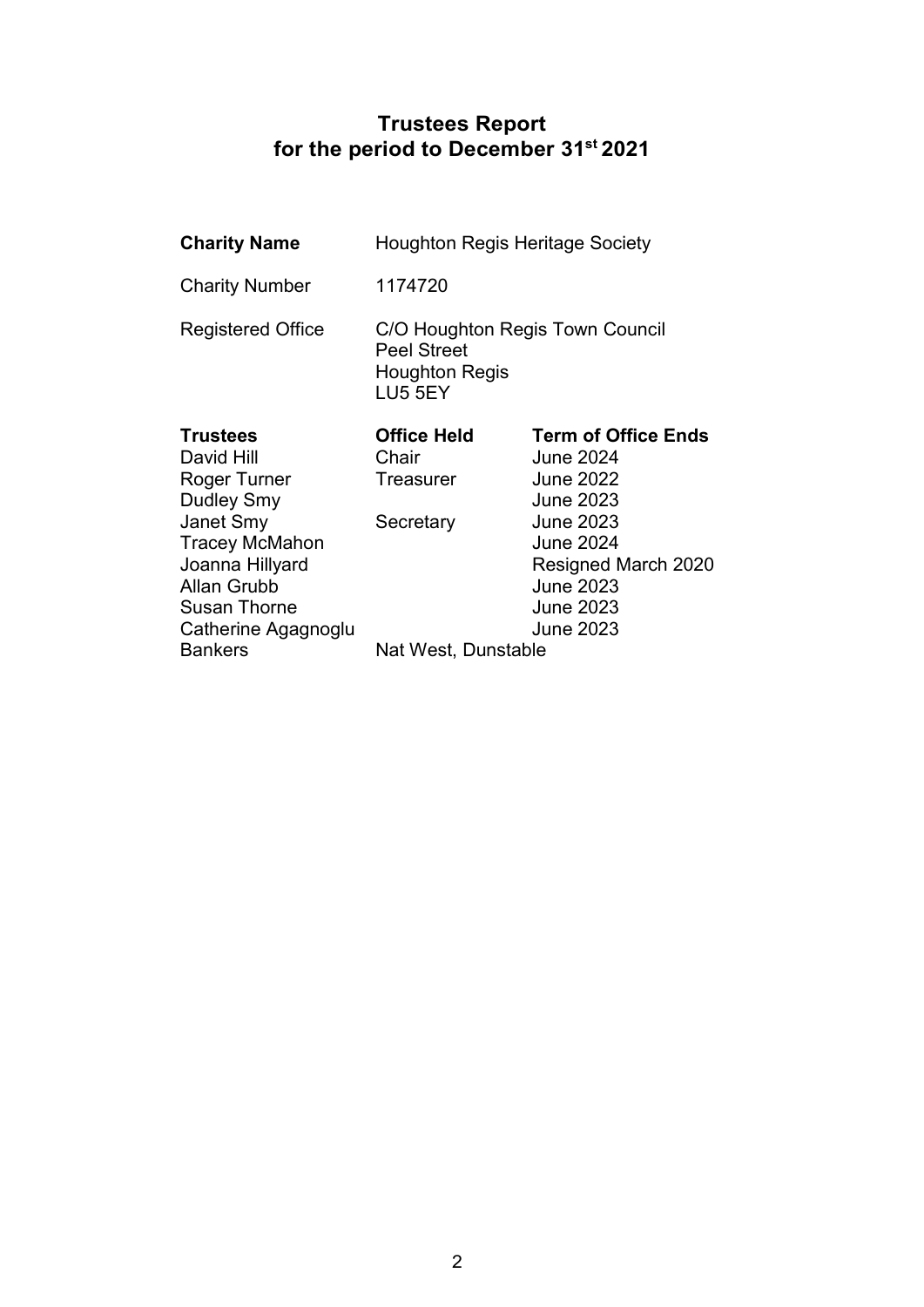## Trustees' Report for the period to 31<sup>st</sup> December 2021

### Aims and objectives

To advance the education of the public in the history and heritage of the town of Houghton Regis, in particular but not exclusively through the collection, preservation and making available to the public of material and artefacts of historic significance by the establishment and maintenance of an archive and collection for the preservation of such material and artefacts and by the production of literature, films and recordings.

### Governance and management

The Society is managed by the Trustees whose are elected at the Annual General Meeting. The committee elected the Chair, Secretary and Treasurer. The powers of the management committee are set out in the Constitution agreed at the Annual General Meeting.

### Summary of the main achievements during the period

We review our aims, objectives and activities each year. This review looks at what we achieved and the outcomes of our work in the first six months of operation of the Charity. The review looks at the success of each key activity and the benefits they have brought to those groups of people we are set up to help. The review also helps us ensure our aim, objectives and activities remained focused on our stated purposes. We have referred to the guidance contained in the Charity Commission's general guidance on public benefit when reviewing our aim and objectives and in planning our future activities. In particular, the trustees consider how planned activities will contribute to the aims and objectives they have set.

Covid measures, which came in to force in late January 2020, meant that the Society was unable to hold public meetings, which was very disappointing for the Trustees as public meetings are a key element of the Society's remit. A virtual AGM with members was held, but few members could attend.

All Saints Church held an open day last September and the Society at which the Society had a stand. This was a highly successful event, with lots of interest in the Society's stand from those attending and there were many people we had not spoken with before.

During this year the Management Committee met via Microsoft Teams, and towards the end of last year we had a meeting in one of the small rooms at the Houghton Hall Visitor Centre.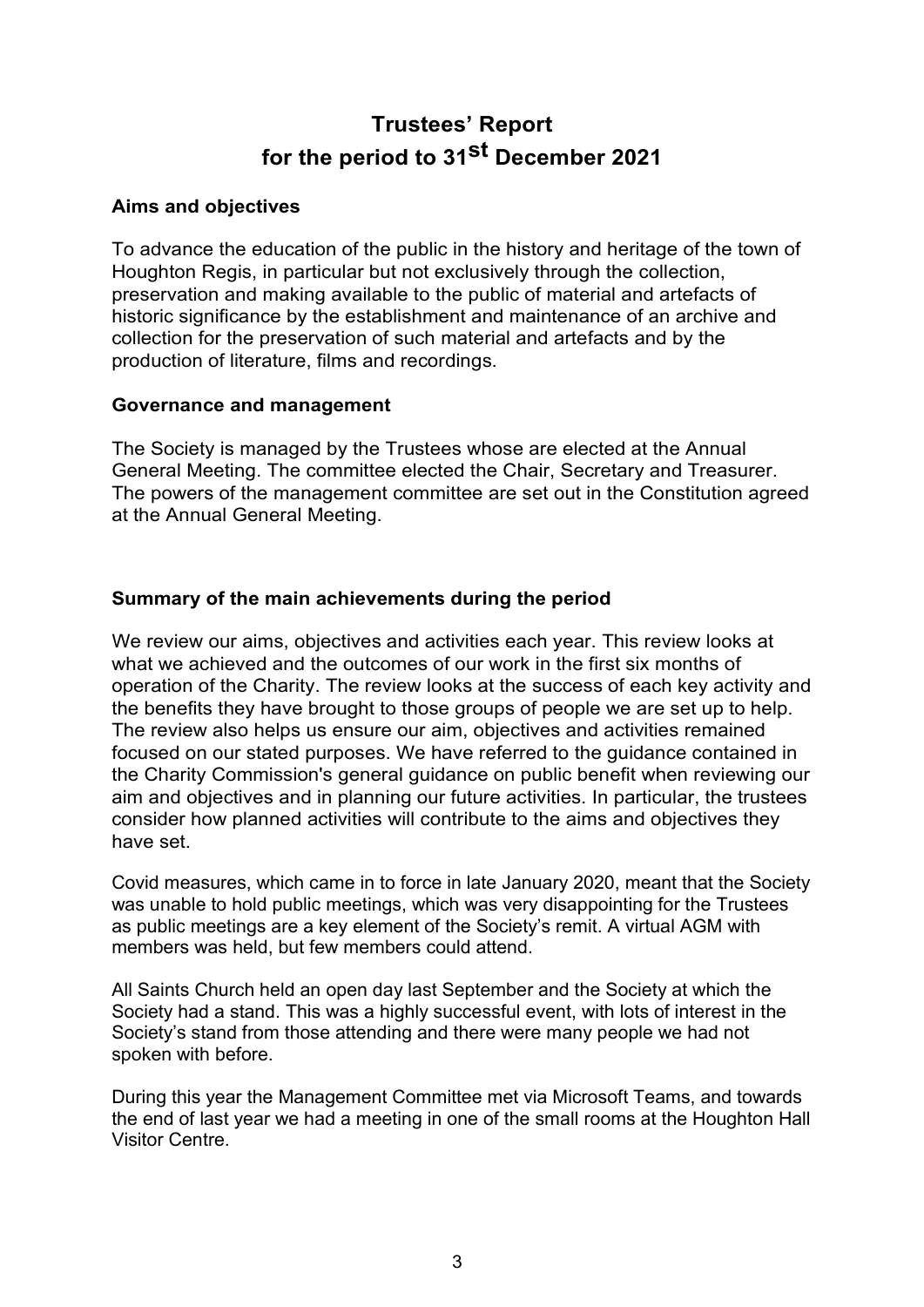We are pleased that we have been able to maintain good viewing figures throughout the Pandemic with our website and archive pages.

We continue to receive pictures and stories from the public and several new items have been added to the Heritage Society's Archive – www.hrhsarchive.org.uk .

We will be pleased to accept any photographs, documents, etc, which you may have so that we can continue to add to it. The Archive is a record of the past history of Houghton Regis for today's and tomorrow's generations to enjoy and learn from. However it is not a static record and today's images are tomorrow's heritage. The Town is changing rapidly with the massive development of HRN1 and other house building and we hope that this development can be recorded.

Our website has also been updated regularly with news items.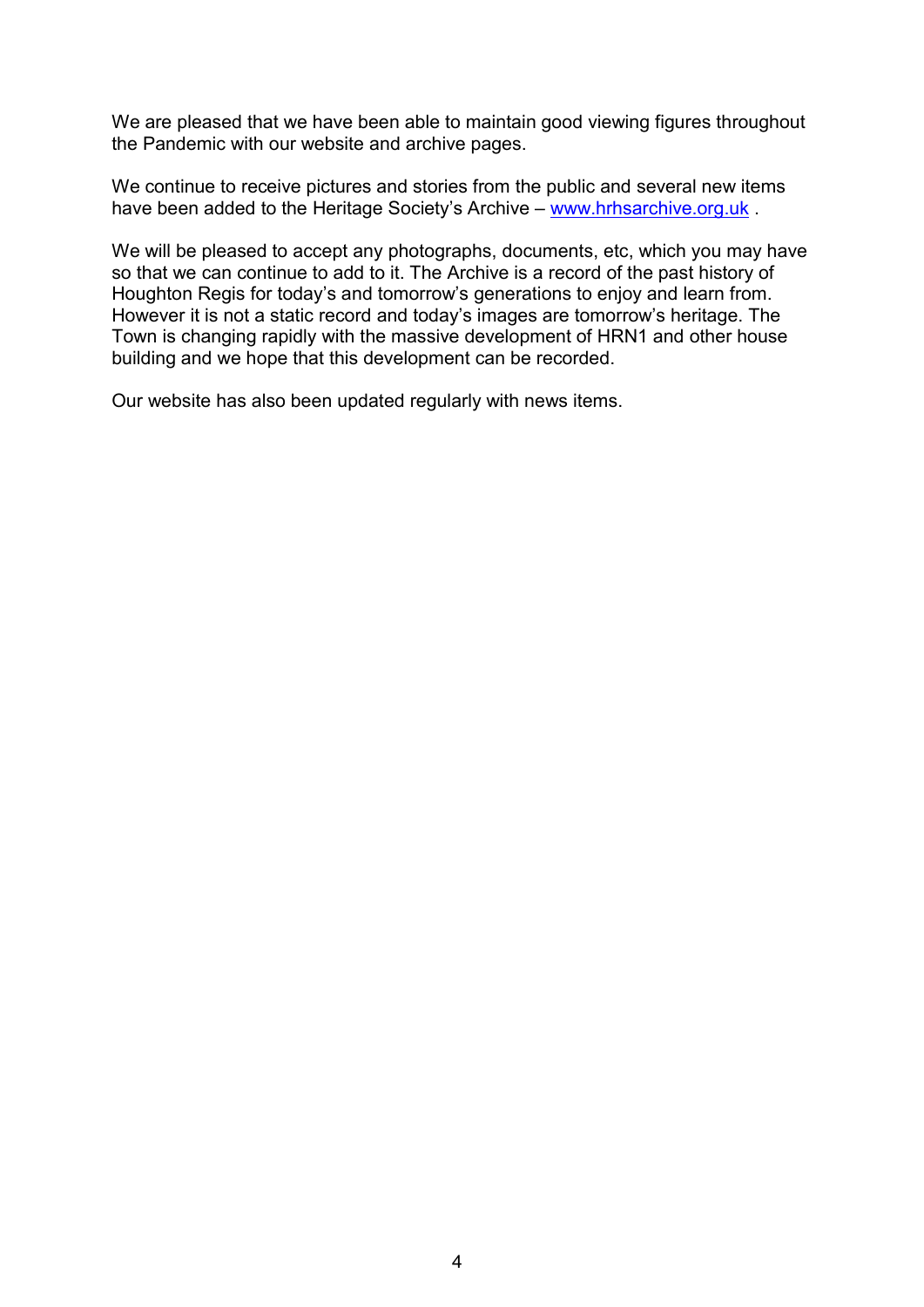### Financial Review

The Charity reported a deficit of £479.78

Principal Funding Sources: Membership subscriptions amounted to £105. Houghton Regis Town Council Key Partner Grant £500. Donations £45. Future funding will be via Member Subscriptions, fund raising activities and grants.

### Structure, Governance and Management

Governing Document

The Charity is governed by its Constitution (Articles of Association) and is a Charitable Incorporated Organisation (CIO), registered as a Charity on 19<sup>th</sup> September 2017. A copy of the Articles of Association can be found on our website – www.hrhs.org.uk In the event of the CIO being wound up members are required to contribute an amount not exceeding £1, which was paid with their initial subscriptions and is held in the Member Liability Fund.

Recruitment and Appointment of Trustees

The directors of the company are also the Charity Trustees for the purposes of charity law. The Trustees form the management committee for the Charity. Mrs Rae Bird was appointed to the Management Committee. The Trustees are appointed for a period of three years, by election at the Annual General Meeting. All trustees give their time voluntarily and receive no benefits from the charity.

### Responsibility of the Trustees

Company law requires the Trustees to prepare financial statements for each financial year which give a true and fair view of the state of the affairs of the charitable company as at the balance sheet date and of its incoming resources and application of resources, including income and expenditure, for the financial year. In preparing those financial statements, the Trustees should follow best practice and:

- select suitable accounting policies and then apply them consistently;
- make judgements and estimates that are reasonable and prudent; and
- prepare the financial statements on the going concern basis unless it is not appropriate to assume that the company will continue on that basis.

The Trustees are responsible for maintaining proper accounting records which disclose with reasonable accuracy at any time the financial position of the charitable company and to enable them to ensure that the financial statements comply with the Companies Act 1985. The Trustees are also responsible for safeguarding the assets of the charitable company and for taking reasonable steps for the prevention and detection of fraud and other irregularities.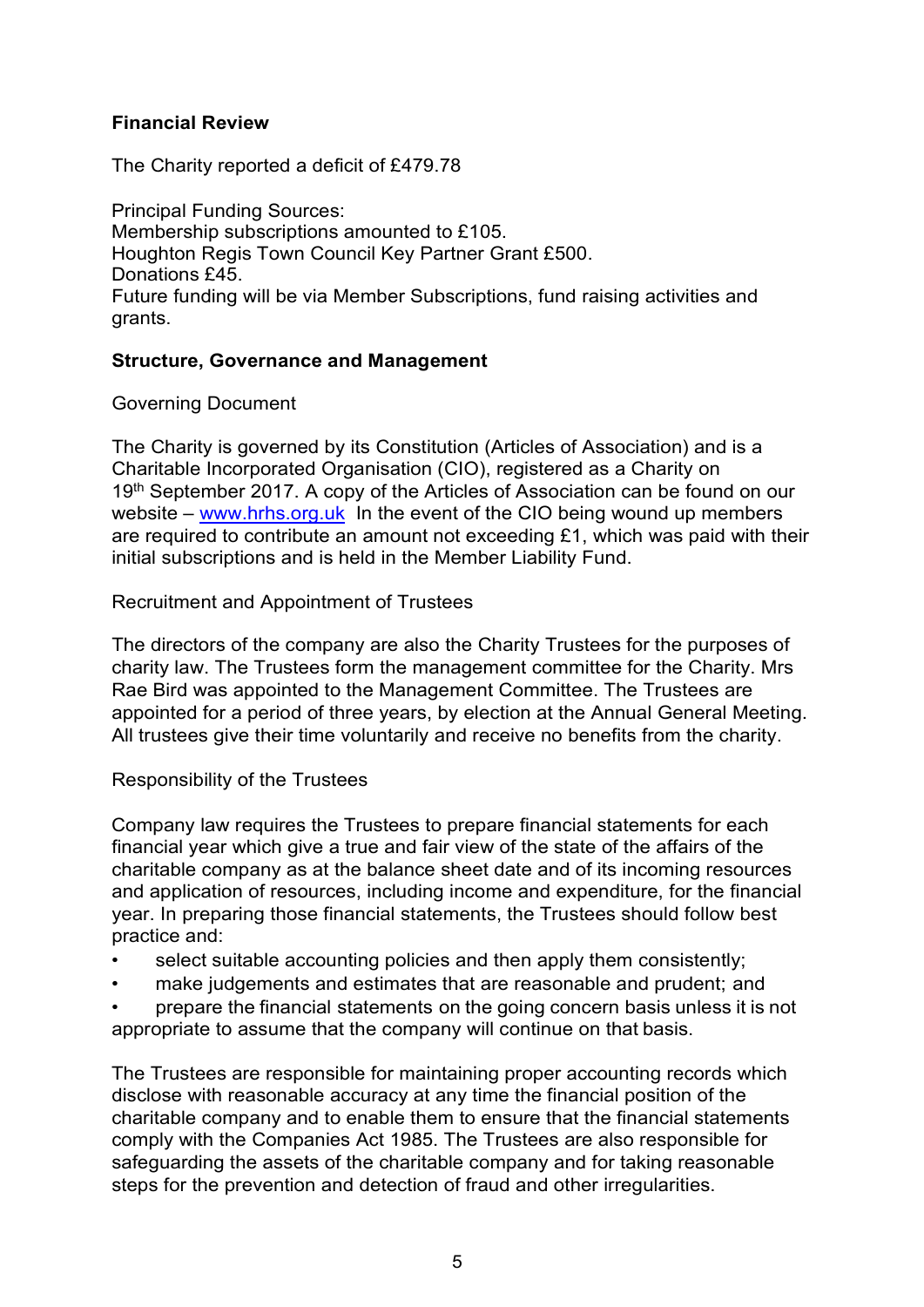# Balance Sheet for the Period ended 31<sup>st</sup> December 2021

|                                                              | 2021    |          |                    | 2020     |  |
|--------------------------------------------------------------|---------|----------|--------------------|----------|--|
|                                                              | £       | £        |                    | £        |  |
| <b>Fixed Assets</b>                                          | 0.00    |          |                    | 0.00     |  |
| <b>Tangible Assets</b>                                       |         |          |                    |          |  |
|                                                              |         |          |                    | 0.00     |  |
| <b>Current Assets</b><br><b>Current Account</b>              | 2611.63 |          |                    | 3151.91  |  |
| <b>Less Outstanding Cheques</b>                              | 0.00    |          |                    | $-60.50$ |  |
|                                                              |         |          |                    | 3091.41  |  |
| <b>Debtors</b>                                               |         |          |                    |          |  |
| <b>Current Balance</b>                                       |         | 2611.63  |                    | 3091.41  |  |
| Cash                                                         |         | 0.00     |                    | 0.00     |  |
| <b>Total Assets</b>                                          |         | 2611.63  |                    | 3091.41  |  |
| <b>Current Liabilities</b><br><b>Creditors</b>               |         |          |                    |          |  |
| <b>Member Liability Fund</b>                                 |         | 30.00    |                    | 29.00    |  |
| Member Liability for the Year                                |         | 1.00     |                    | 1.00     |  |
|                                                              |         | 31.00    |                    | 30.00    |  |
| <b>Total Assets Less</b>                                     |         |          |                    |          |  |
| <b>Current Liabilities</b>                                   |         | 2580.63  |                    | 3061.41  |  |
| <b>Represented by</b>                                        |         |          |                    |          |  |
| General ReserveB/F                                           | 3091.41 |          | 1698.50<br>1352.91 |          |  |
| Surplus/(Deficit) for the Year<br><b>General Reserve C/F</b> | -479.78 | 2611.63  |                    | 3091.41  |  |
| <b>Member Liability</b>                                      |         | $-31.00$ |                    | $-30.00$ |  |
|                                                              |         | 2580.63  |                    | 3061.41  |  |
|                                                              |         |          |                    |          |  |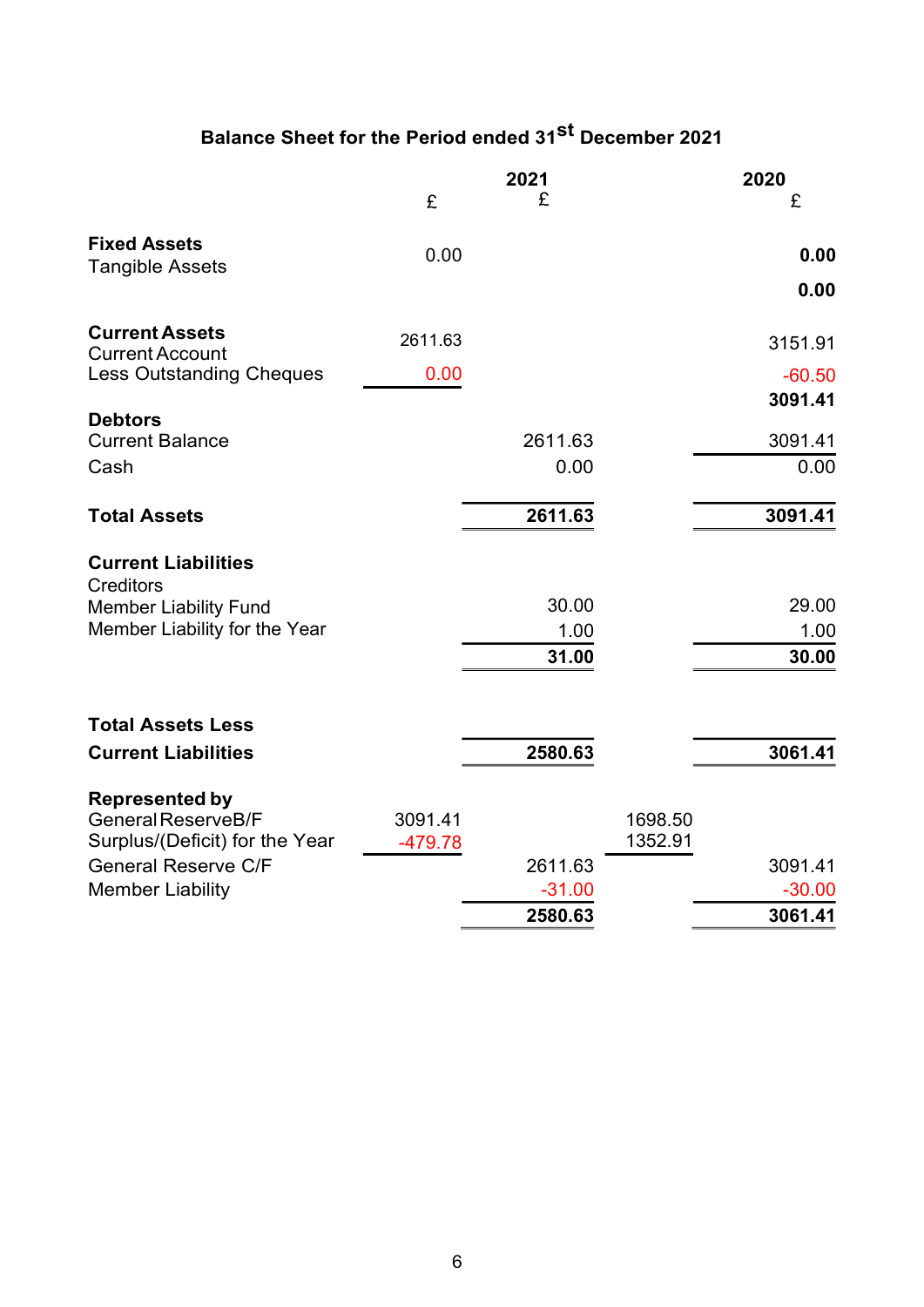## Receipts and Payments for the Period Ended 31<sup>st</sup> December 2021

| <b>Receipts</b>                 |                          | £       |
|---------------------------------|--------------------------|---------|
| Subscriptions                   |                          | 105.00  |
| <b>Member Liability</b>         |                          | 1.00    |
| <b>Society Meetings/Quiz</b>    |                          | 0.00    |
| <b>Shows</b>                    |                          | 0.00    |
| <b>Book Sales</b>               |                          | 48.00   |
| Walks                           |                          | 0.00    |
| <b>Archive Web Site</b>         |                          | 25.35   |
| <b>Grants/Donations</b>         |                          | 5.00    |
|                                 | <b>Total Income</b>      | 724.35  |
|                                 |                          |         |
| <b>Payments</b>                 |                          |         |
| <b>Stamps</b>                   |                          | 0.00    |
| <b>Web Site</b>                 |                          | 1020.64 |
| <b>Society Meetings</b>         |                          | 0.00    |
| <b>Shows</b>                    |                          | 0.00    |
| Insurance                       |                          | 141.90  |
| Equipment                       |                          | 11.99   |
| <b>Expenses</b>                 |                          | 29.60   |
|                                 | <b>Total Expenditure</b> | 1204.13 |
|                                 | <b>Surplus/Deficit</b>   | -479.78 |
|                                 |                          |         |
| <b>Bank and Cash</b>            |                          |         |
| Bank at the start of the period |                          | 3091.41 |
| Cash at the start of the period |                          | 0.00    |
|                                 | <b>Total</b>             | 3091.41 |
| Bank at the end of the period   |                          | 2611.63 |
| Cash at the end of the period   |                          | 0.00    |
|                                 | Total                    | 2611.63 |

This statement includes all gains and losses in the period. All incoming resources and resources expended derive from continuing activities.

Approved by the Trustees on 1<sup>st</sup> February 2022 and signed on its behalf by

### Roger Turner Treasurer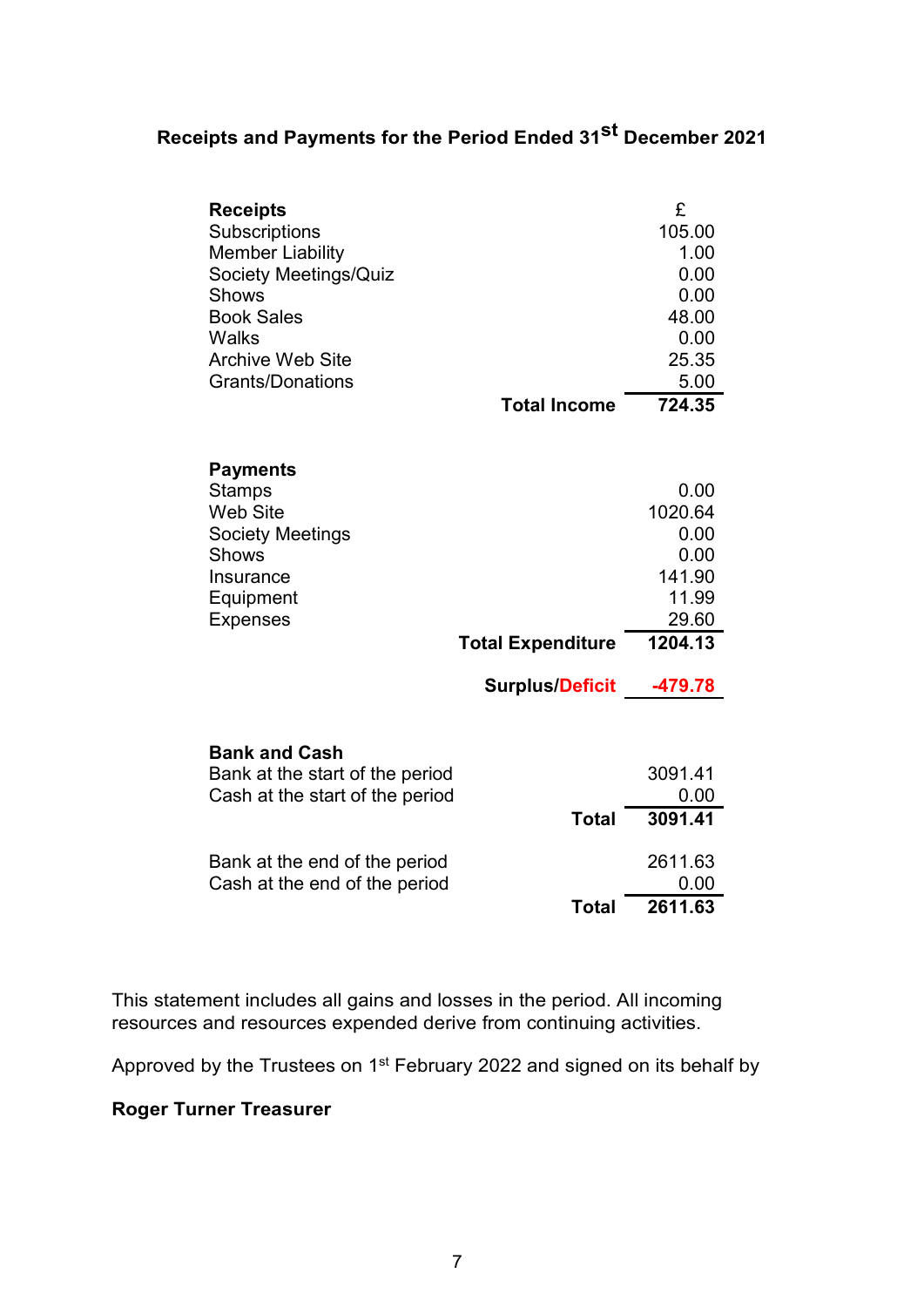# Statement of assets and liabilities at 31<sup>st</sup> December 2021

### Cash Assets

| 2611.63 |                 |
|---------|-----------------|
|         |                 |
|         |                 |
|         |                 |
|         | 0.00<br>2611.93 |

#### Other assets

2 Digital Recorders & 2 Lapel Microphones Panel Display Stand PC Projector